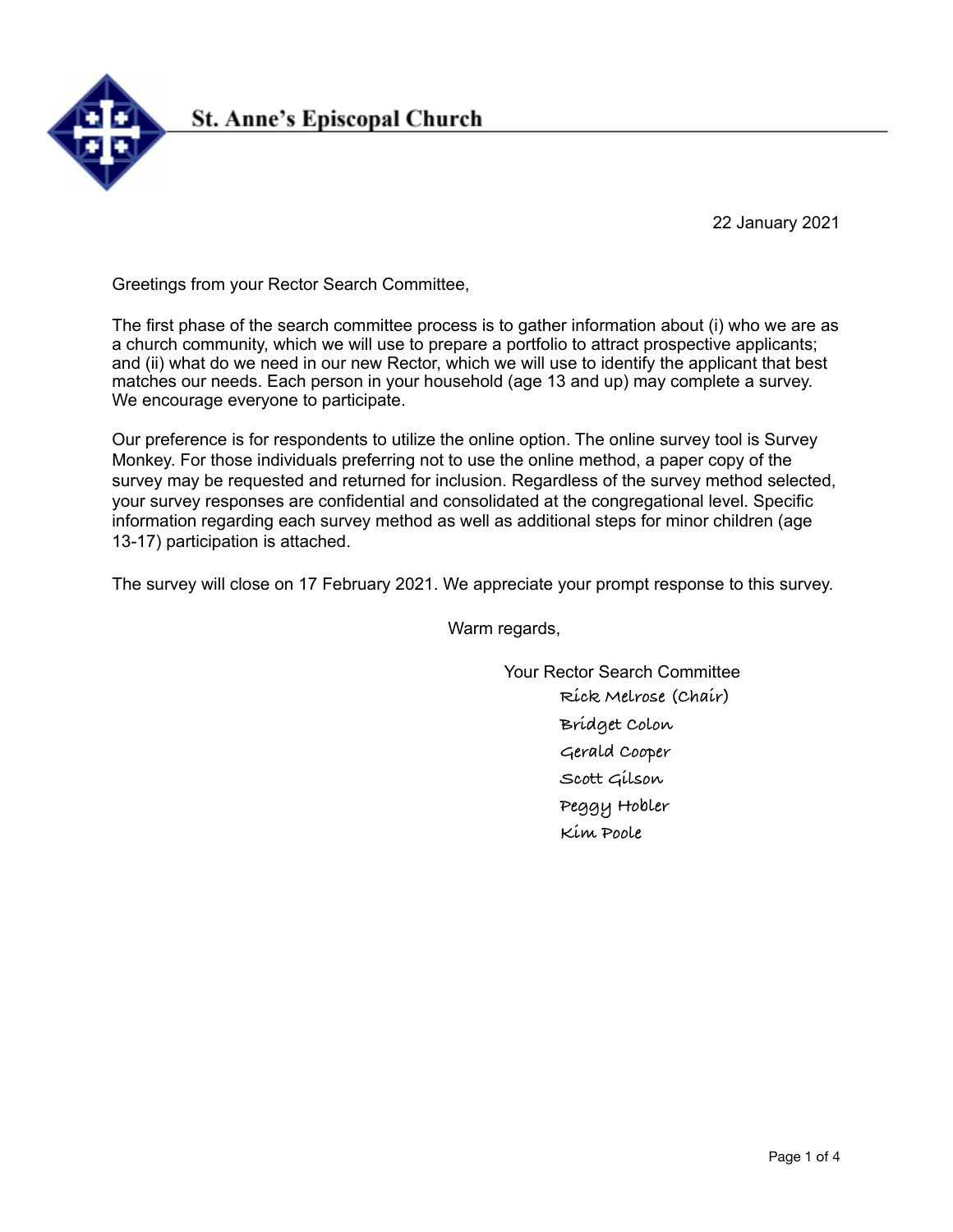# **Survey Information & Instruction**

# Anonymity

Similar to voting, the intent is to ensure everyone has the opportunity to provide input into the process while providing anonymity by not associating the results or any specific response with a specific person. The search committee must also be able verify who has and who has not submitted a survey both to confirm receipt to the individual and to ensure we have done our due diligence to provide everyone the opportunity to participate.

### Use of Subject and Attention Lines

Please use the subject (email) and attention (mail) lines specified in the instruction below. Their use will allow the search committee and the church's office staff to efficiently handle your requests.

### **Online Participation**

Our online survey tool is Survey Monkey. Through Survey Money, you will receive an emailed request for participation in the survey. All adults with an email address in the church records will

receive this invitation via Survey Monkey. We do not control Survey Monkey's policies regarding storage/use of email or user data.

**Each email address is associated with a single individual from the perspective of Survey Monkey. Survey Monkey will allow one response per email address.** If your household has only a single email address listed in the church records, but has multiple individuals in the household, please send an email to [rectorsearch@stannes-](mailto:rectorsearch@stannes-reston.org)



[reston.org](mailto:rectorsearch@stannes-reston.org) with the **Subject: Email Address for Survey Monkey**. In the body of the email, please list the name(s) and the associated email address(es) to add (e.g, John Doe email is [jdoe@gmail.com](mailto:jdoe@gmail.com)) to Survey Monkey. For minor children with an email address, please see the Minor Children section of this letter.

Once you complete the survey online, you will see a confirmation that your survey input was accepted. Survey Monkey will produce a list (email addresses) of completions / non-completions that the search committee will use to track progress toward completion of the survey by the congregation as a whole. Survey Monkey does not associate your responses with your email address; it only records that the email address was used to provide input which keeps your input anonymous.

#### Manual (hard copy) Survey

We realize some individuals prefer to complete surveys by hand, don't use email, or prefer to maintain a minimal online presence. We want your input, and you do not need to use Survey Monkey to provide it. You can acquire a hard copy survey by:

Call or write the church office and request a survey. It will be mailed to you via the U.S. Postal Service. OR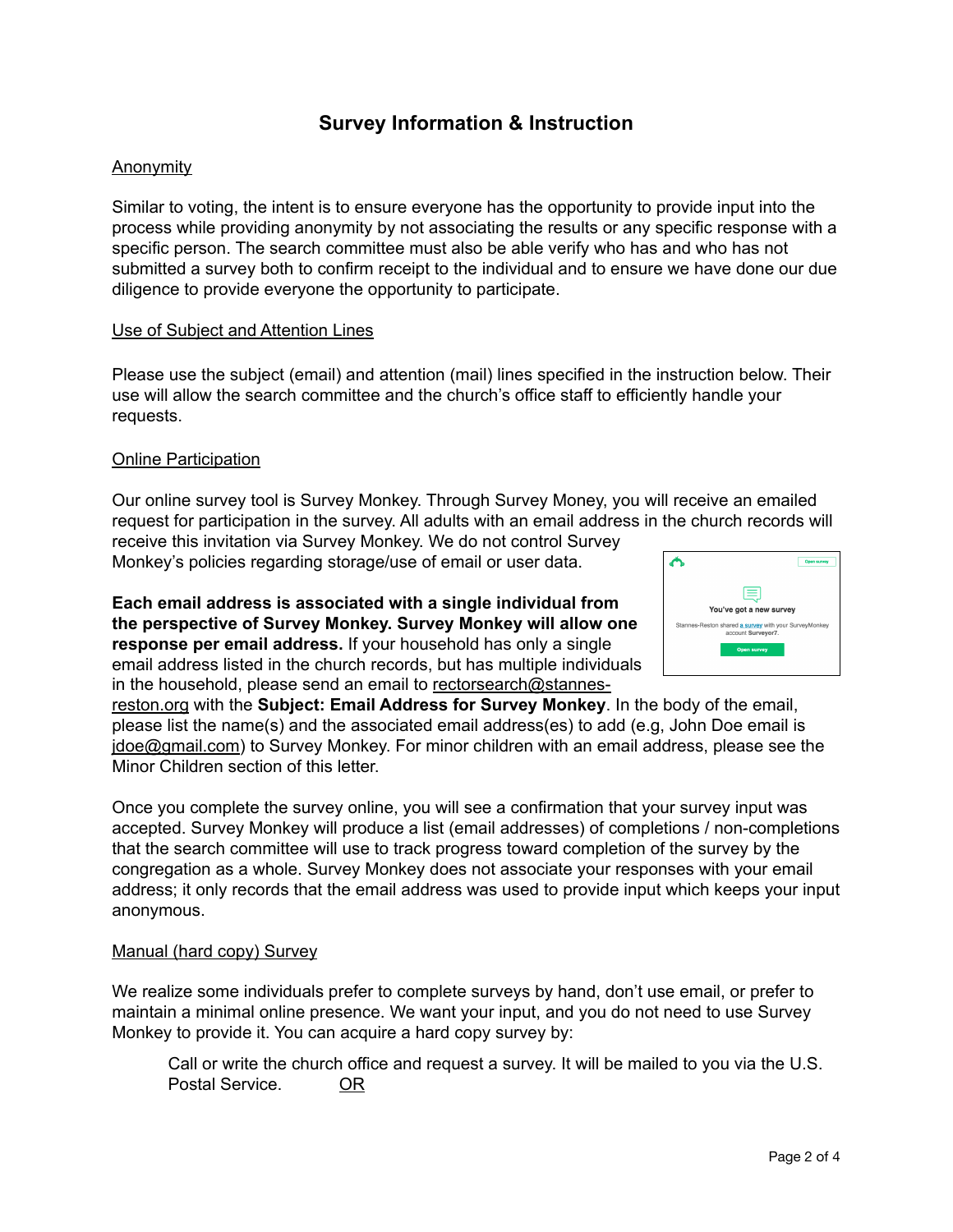Download and print the survey at home from St. Anne's website. OR

Email [rectorsearch@stannes-reston.org](mailto:rectorsearch@stannes-reston.org) with the **Subject: Hard Copy Survey Request**

We realize some households may have multiple members that prefer a hard copy. Please be sure to tell us if you need more than a single copy.

In order to maintain anonymity of responses and verify respondents at the congregational level, you need to return your response in the following manner:

- 1. Place your completed survey in a sealed envelope. On the envelope, please write the name of the respondent. (Similar to the mail-in vote process where the inner envelope includes voter information.) This envelope is henceforth referred to as the inner envelope.
- 2. Place the sealed envelop containing your survey in second envelope. The second envelope is the mailing envelope and will contain both your return address and the mailing address. We will refer to this as the outer envelope. Please use this mailing address and — very important — include the attention line:

St. Annes Episcopal Church **ATTN: Rector Search — SURVEY**  1700 Wainwright Drive Reston, VA 20190

3. Mail the survey.

✦

The search committee will handle the mailed responses as follows:

- $\triangle$  Responses mailed to the church will be set aside by the church staff for pickup by the search committee. The attention line will identify to the staff that it contains a survey. The church staff will not open any letters that include the attention line in the address.
- ✦ Periodically, one of the search committee members will collect the mailed responses from the church office.
- $\triangleleft$  The search committee will take the following actions:
	- Open the outer envelope and ensure the inner envelope has the respondent's name written on it.
	- Find the respondent's name on the church roster and note that a survey was received.
	- Set aside the inner envelope.
	- Prepare a receipt confirmation note to the respondent using the return address from the outer envelop and the respondent name from the inner envelop. The search committee may choose to call, text, or email the respondent as an alternative to mailing a reply note.
- ✦ Gather the inner envelopes received. Open and separate the survey(s) from the inner envelope(s). The surveys have now been separated from any identifying information.
- ✦ Manually enter the survey data into the survey tool in order to allow the tool to collate the data at the congregational level.
- ✦ Once entered, hard copy surveys will be stored in a "completed" stack. Ultimately, these surveys will be destroyed once the survey process is complete as all of the data from